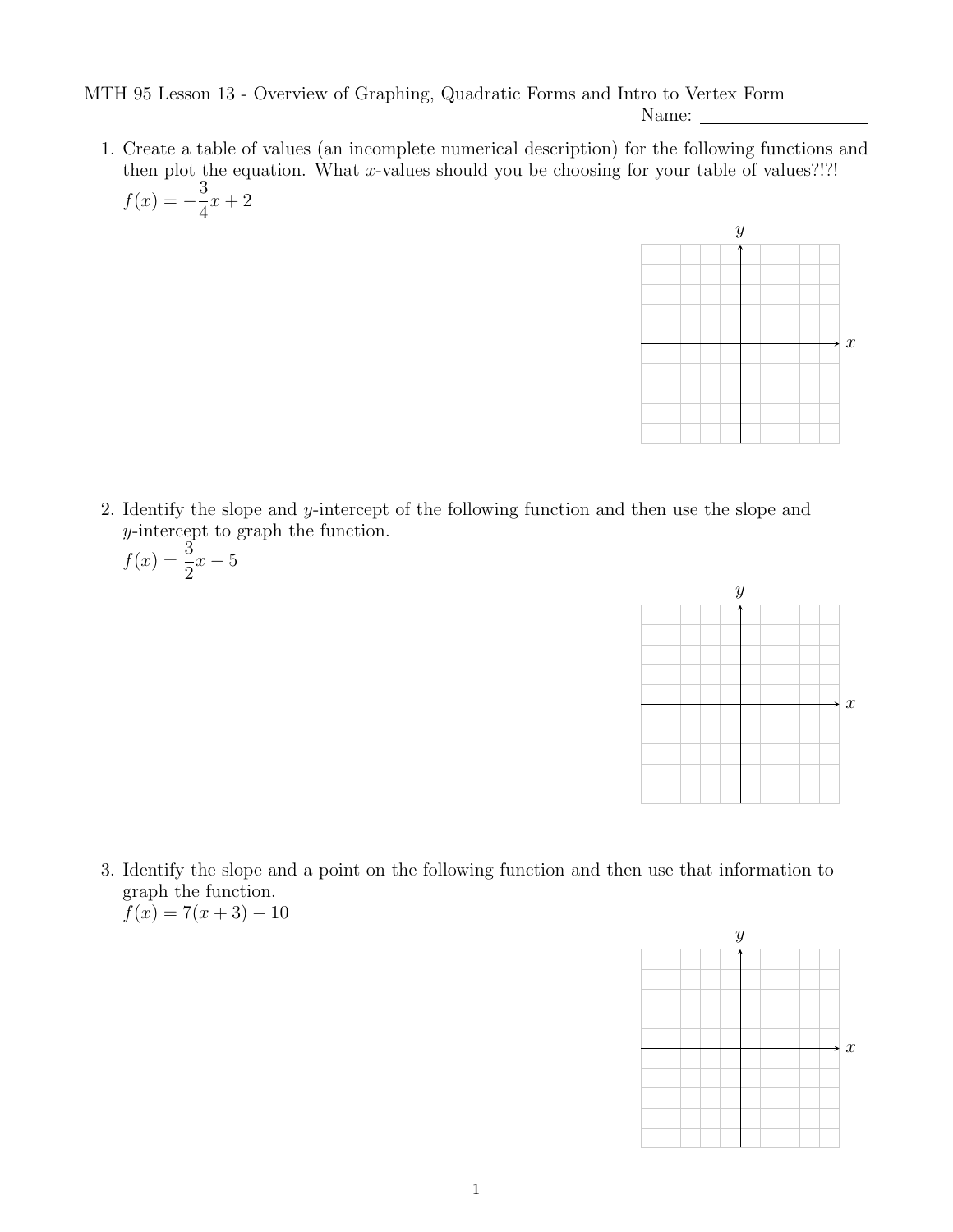4. Find the x and y-intercepts of  $5x - 6y = -90$  and one other point on the line. Use this information to graph the equation.



5. Use technology to create a table of values for the following function and use it to plot the function. Then find the requested information below.  $h(x) = -x^2 + 4x - 3$ 



| a. Vertex:               | c. $x$ -intercepts: | e. Range: | g. Solve $h(x) = 2$    |  |
|--------------------------|---------------------|-----------|------------------------|--|
|                          |                     |           |                        |  |
| b. $y\text{-intercept:}$ | d. Domain:          | f. $h(1)$ | h. Solve $h(x) \geq 2$ |  |

6. Open Geogebra and graph  $f(x) = a(x - h)^2 + k$  where you create sliders for a, h, and k. Play with the sliders and discuss what happens to the graph as these values change. What is the vertex? When does the graph open up or down? How is the graph stretched vertically? What is the basic graph that we start with?